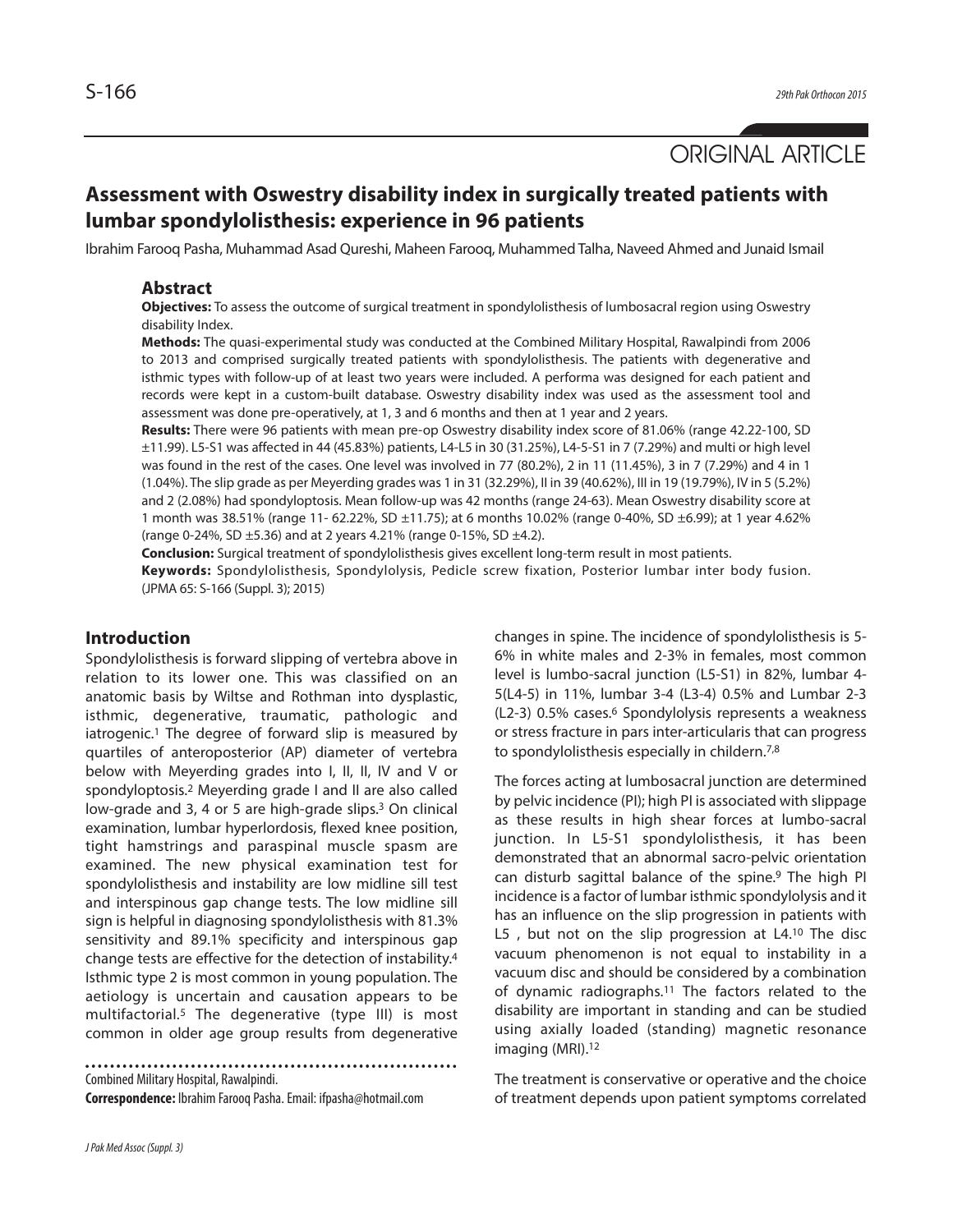with imaging findings, because spondylolisthesis may be an incidental finding. <sup>13</sup> Conservative treatment is generally recommended in patients when there is no neurological deficit, pain is tolerable or of short duration, improvement by exercise program or by brace treatment and high patient co-morbidity. It is better in low-grade and less-mobile slips and once this fails the operative treatment is better regardless of spondylolisthesis grade, disc height or mobility. <sup>14</sup> When operative treatment is considered, options are osteosynthesis of the defect or spinal fusion with adjacent segment. The repair of the pars defect is a logical alternative to spinal fusion as it preserves the motion segment and prevents abnormal stresses at the adjacent levels. <sup>15</sup> Osteosynthesis of the pars inter-articularis can be achieved with Bucks fusion, hook fixation, and Morscher screw fixation, 16 sub-laminar wiring (Scott's operation) and bone grafting without instrumentation. The spinal fusion with adjacent segment can be achieved by anterior or posterior approaches or combined. <sup>17</sup> Furthermore lateral or axial approaches can also be used in extreme lumbar inter body fusion (XLIF) and axial lumbar inter body fusion (AXIA-LIF). The spine is approached posteriorly for posterolateral lumbar fusion (PLF), <sup>18</sup> posterior lumbar inter body fusion (PLIF), 19 transforaminal lumbar inter body fusion (TLIF). <sup>20</sup> Other methods are transpedicular transdiscal transcorporal screw fixation (TPTDTC) for high-grade spondylolisthesis and spondyloptosis<sup>21</sup> which can be combined with pedicle screw fixation in delta fixation configuration. Minimal invasive TLIF, <sup>22</sup> anterior lumbar inter body fusion (ALIF)23 as standalone and vertebrectomy (Gaine's procedure) can also be done in selected cases. There is debate among surgeons regarding reduction of displaced vertebra, and fusion can be done without reduction<sup>21</sup> or with reduction. <sup>24</sup> PLIF provides satisfactory results in majority of low to moderate cases with some reduction. TPTDTC and delta fixation is a good procedure for severe slips among adult. <sup>25</sup> Bone grafting is done to enhance healing and to achieve union, and results are comparable if fusion is done with bone chips alone or with artificial cages but the cages provide better functional outcomes. <sup>26</sup> Spondylolisthesis surgery is cost-effective in the long term. 27

The outcome can be assessed with Oswestry disability

**Table:** Pre-operative Oswestry disability index (ODI) score and its improvement.

index (ODI) which is a valid and vigorous measure and has been used worldwide. <sup>28</sup> This has been translated to many language around the globe, including Urdu in Pakistan.<sup>29</sup> The current study was planned to assess the outcome of surgical treatment in spondylolisthesis of lumbo-sacral region.

## **Patients and Methods**

This quasi-experimental study was conducted Combined Military Hospital (CMH), Rawalpindi, from 2006 to 2013 and comprised surgically treated patients with spondylolisthesis. All surgically treated patients suffering from degenerative or isthmic types of spondylolisthesis and follow-up of at least two years were included. The patients treated conservatively for any reason, lost during follow-up or died were excluded. The patients with infective, tumor and iatrogeic types were also excluded. A proforma was made for each patient and records were kept in a custom-built database. Consent for inclusion in the study was obtained from the patients and approval was obtained from institutional ethics board.

The anterior or posterior approaches were made depending upon the procedure chosen. The patients were anesthetised, turned prone over pillows or bolster for posterior approach. This was done in PLF, PILF, TLIF, TPTDTC and delta fusion. All pedicle screws were placed using anatomical land marks and confirmed under fluoroscopy for level and position. Anterior retroperitoneal approach in supine position was made for ALIF. Improvement in pain intensity, neurological status and union achieved after surgery were studied. Neurologic deficit was described as per the injury impairment scale of the American Spinal Association (AIS) (30). Union was assessed clinically, with functional radiography or thin slice 3D computer tomography (thin slice 3-D CT). ODI was used for assessment, which was done pre-operatively, and then at 1, 3 and 6 months, followed by 1year and 2 years.

#### **Results**

There were 96 patients with 56 women and 40 men. There were 10 patients in 3rd decade of age, 14 in 4th, 28 in 5th, 20 in 6th, 13 in 7th, 10 in 8th and 1 in 9th decade. Mean pre- op ODI was 81.06% (range 42.22-100%, SD ±11.99). L5-S1 was affected in 44 (45.83%), L4-L5 in 30 (31.25%),

| <b>ODI</b> | Pre operative % | At 1st month % | At 6 months % | At 1 year % | At 2 years %  |
|------------|-----------------|----------------|---------------|-------------|---------------|
| Mean       | 81.06           | 38.51          | 10.02         | 4.62        | $4.2^{\circ}$ |
| Maximum    | 100.00          | 62.22          | 40.00         | 24.00       | 15.00         |
| Minimum    | 42.22           | 11.10          | 00            | 00          | 00            |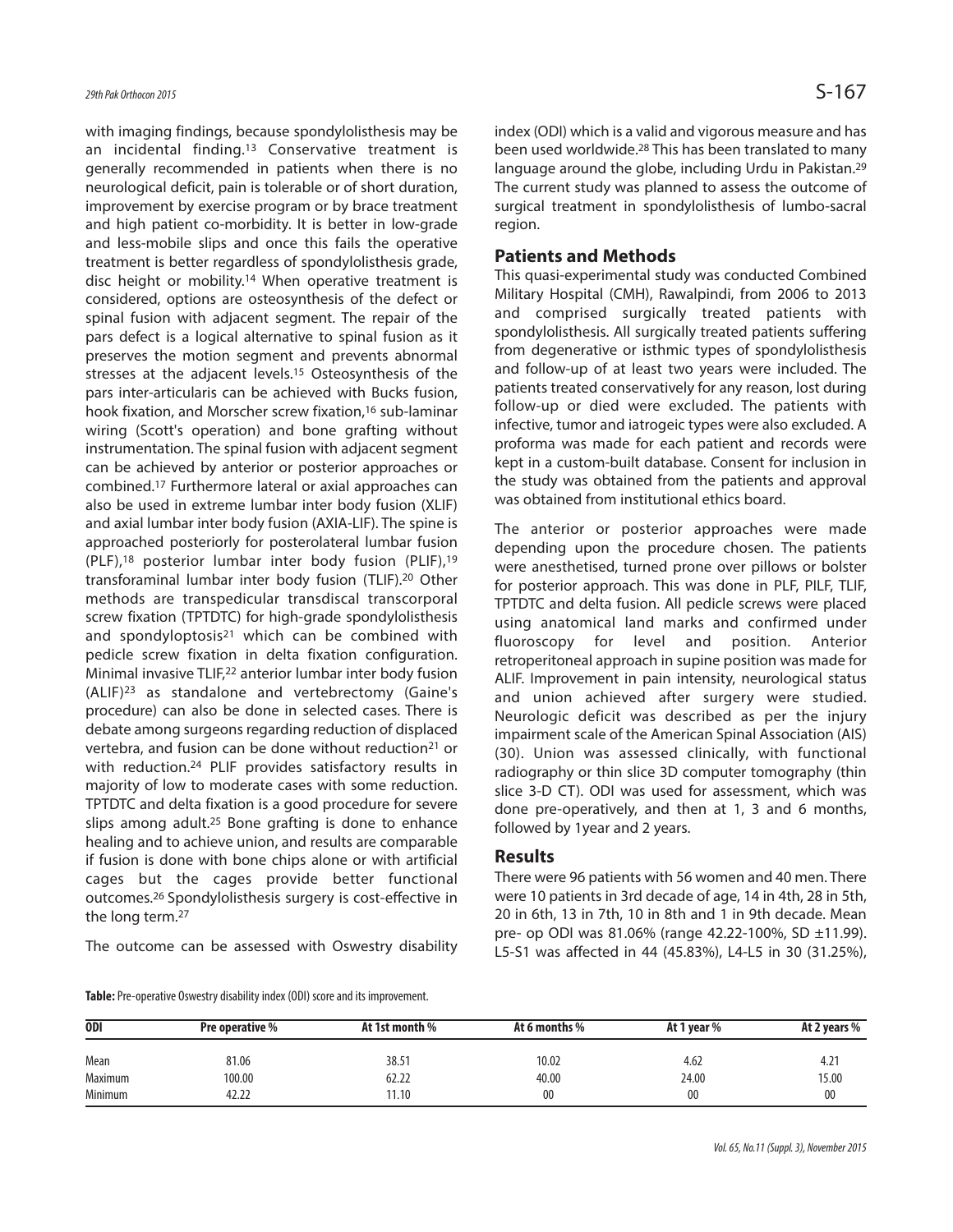

**Figure-1:** Low-grade degenerative spondylolisthesis treated with posterior lumbar inter body fusion (PLIF).



**Figure-2:** High-grade spondylolisthesis treated with delta fixation with transpedicular transdiscal transcorporal (TPTDTC) screws.

L4-5-S1 in 7 (7.29%) and multi or high level was found in the rest of cases. One level was involved in 77 (80.2%), 2 in 11 (11.45%), 3 in 7 (7.29%) and 4 in 1 (1.02%).Slip grade using Meyerding grades was 1 in 31 (32.29%), II in 39 (40.62%), III in 19 (19.79%), IV spondylolisthesis in 5 (5.2%) and 2 (2.08%) had spondyloptosis. Posterior approach was made in 93 (96.87%) patients, anterior in 2 (2.08%) and in 1(1.04%) patient combined anterior with posterior approach was done. PLIF was done in 53 (55.2%) patients, PLF in 21 (21.87%), TLIF in 3 (3.12%), TPTDTC in 10 (10.41%), delta fixation in 3 (3.12%) and ALIF in 2 (2.08%). Pedicle screw fixation was done in 86 ((89.58%) cases, Arbeitsegmeinschaft fur Osteosynthesefragen (AO) fixator internae in 8 (8.33%) and 4.5 mm screw in 2

92.08%). Mean operating time was 4 hours in 40 (41.66%), 3 hoursin 35 (36.45%) and 2 hoursin 21 (21.87%) patients. Mean follow-up was 42 months (range 24-63 months.

Mean ODI at 1 month was 38.51% (range 11.1-62.22%, SD  $\pm$ 11.75), at 6 months 10.02% (range 0-40%, SD  $\pm$ 6.99), at 1 year was 4.62% (range 0-24%, SD  $\pm$ 5.36) and at 2 years 4.21% (range 0-15%, SD  $\pm$ 4.2) (Table). There was mean ODI improvement 42.84 % at 1 month, 70.86 % at 6 month, 76.44% at 1 year and 76.85% at 2 years.

There were 9 (9.37%) major complications: 2 (2.08%) implants failure, 2 (2.08%) cage displacements, 3(3.12%) wound infections and 2 (2.08%) neurologic status deteriorations. These patients were re-operated and implant removal, cage repositioning to decompress cauda equina and debridements were done respectively. There were 3 (3.12%) dural tears representing minor complications which were sutured and healed with conservative protocol. There was also transient root weakness in 5 (5.2%) cases that recovered uneventfully.

# **Discussion**

The treatment of spondylolisthesis is conservative or surgical. The patient selection is very important and attention to the proper indications must be considered for appropriate surgical treatment as slips do occur in asymptomatic population. <sup>13</sup> Compared with patients who are treated non-operatively, patients in whom degenerative spondylolisthesis and associated spinal stenosis are treated surgically to maintain substantially greater pain relief and improvement in function for longer period. <sup>31</sup> In the present study there was mean improvement of ODI of 76.85% after 2 years.

Posterolateral pedicle screw-rod fixation has improved rates of arthrodesis compared to traditional in situ fusions.<sup>32</sup> In the present study pedicle screws were used in 87 (90.62%), fixator internee in 7 ((7.29%) and translaminar facet in 2 (2.08%) patients. There is some reduction with pedicle screw and circumferential fusion at L5-S1, achieved entirely through a posterior approach or through separate anterior and posterior approaches. <sup>3</sup> PILF provides spondylodesis with decompression of the canal and 360-degree fusion with single posterior approach. In the present study PLIF was done in 53 (55.20%) patients and attained some reduction during posterior only 360 degree fusion (Figure-1). The dislodgement of cages anteriorly and posteriorly have been reported (33). Some 47 PLIF cages were placed, in 2 cases cages dislodged into canal resulting in acute cauda equine that was operated urgently and patients recovered uneventfully. PLIF provides good fusion rate with some reduction but cage migrations and lower fusion rates compared to ALIF are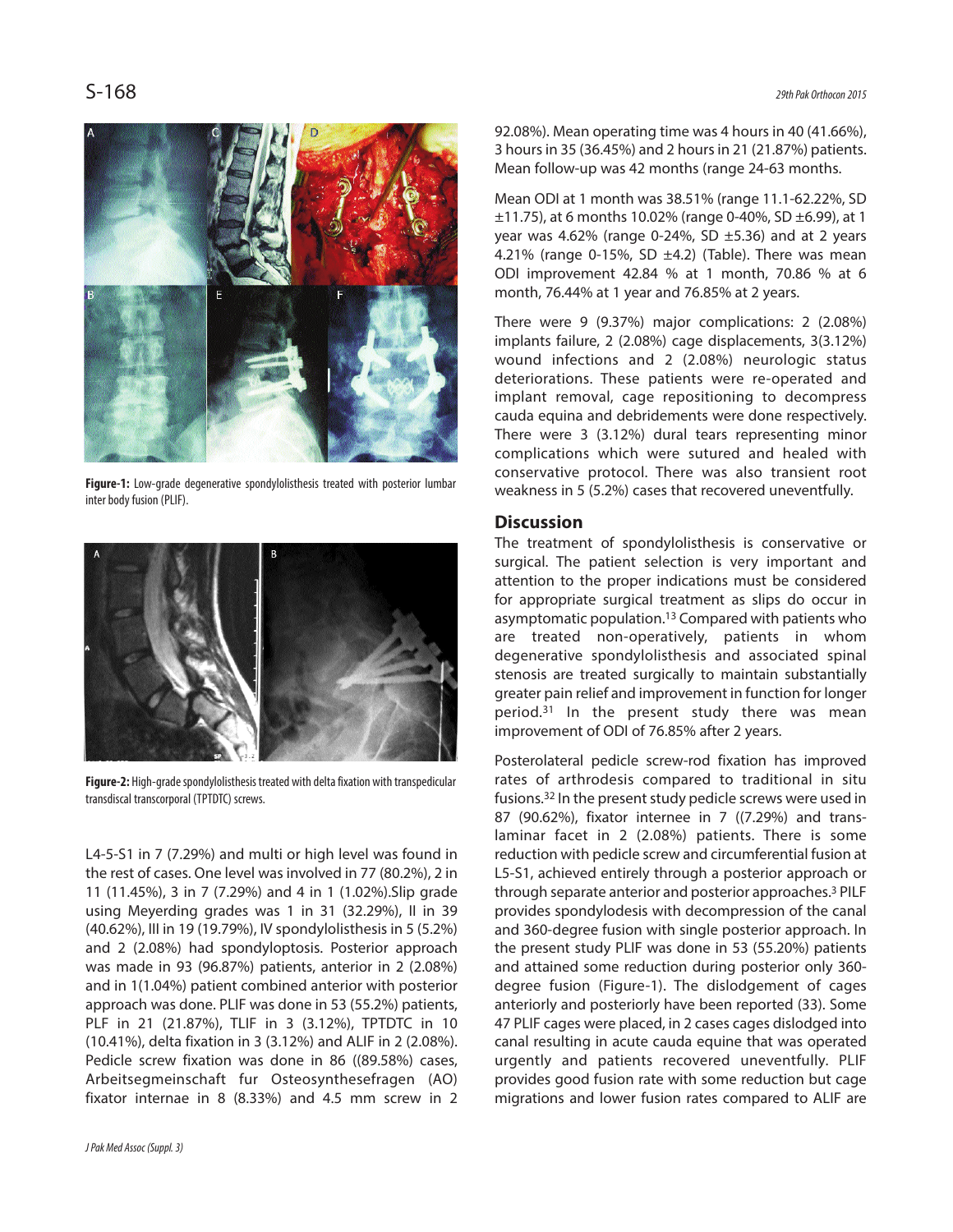#### documented. 34

Evidence to date indicates that grade II or higher slips requiring decompression should be fused. <sup>35</sup> High-grade spondylolisthesis can be fused with or without reduction of the spondylolisthesis; during reduction the exiting nerve root is at danger. High-grade slips can be treated with fusion without reduction of the spondylolisthesis, by two cancellous bone screws inserted bilaterally through the pedicles of the lower vertebra into the body of the upper slipped vertebra. <sup>21</sup> TPTDTC screw fixation in 10 patients with high-grade slips and Delta fixation in 3 were done in the present study (Figure-2).

Modern-day treatment of high-grade spondylolisthesis usually involves some reduction of the spondylolisthesis along with pedicle screw instrumentation and circumferential fusion at L5-S1, achieved entirely through a posterior approach or through separate anterior and posterior approaches. <sup>3</sup> We did ALIF in 2 cases and with combined posterior fusion in 1 case.

### **Conclusion**

Surgical treatment of spondylolisthesis gives excellent long-term result in most patients. Young patients with spondylolysis are treated with osteosynthesis and sparing of motion segment. PLIF provides satisfactory results in majority of low-grade slips with some reduction. TPTDTC and delta fixation is a good procedure for high-grade slips among adult but exiting and traversing nerve roots must be identified to avoid injury.

#### **References**

- 1. Wiltse LL, Newman PH, Macnab I. Classification of spondylolisis and spondylolisthesis. Clin Orthop Relat Res 1976; 117: 23-9.
- 2. Meyerding HW. Spondylolisthesis. Surg Gynecol Obstet 1932; 54: 371-7.
- 3. Bridwell KH. Surgical treatment of high-grade spondylolisthesis. Neurosurg Clin N Am 2006; 17: 331-8.
- 4. Ahn K, Jhun HJ. New physical examination tests for lumbar spondylolisthesis and instability: low midline sill sign and interspinous gap change during lumbar flexion-extension motion. BMC Musculoskelet Disord 2015; 16: 97. doi: 10.1186/s12891-015-0551-0.
- 5. Jackson RP, Phipps T, Hales C, Surber J. Pelvic lordosis and alignment in spondylolisthesis. Spine (Phila Pa 1976) 2003; 28: 151-60.
- 6. Rowe GG, Roche MB. The etiology of separate neural arch. J Bone Joint Surg Am 1953; 35: 102-10.
- 7. Syrmou E, Tsitsopoulos PP, Marinopoulos D, Tsonidis C, Anagnostopoulos I, Tsitsopoulos PD. Spondylolysis: a review and reappraisal. Hippokratia 2010; 14: 17-21.
- 8. Sairyo K, Nagamachi A, Matsuura T, Higashino K, Sakai T, Suzue N, et al. A review of the pathomechanism of forward slippage in pediatric spondylolysis: the Tokushima theory of growth plate slippage. J Med Invest 2015; 62: 11-8.
- 9. Labelle H, Mac-Thiong JM, Roussouly P. Spino-pelvic sagittal balance of spondylolisthesis: a review and classification. Eur Spine J 2011; 20(Suppl 5): 641-6.
- 10. Oh SK, Chung SS, Lee CS. Correlation of pelvic parameters with isthmic spondylolisthesis. Asian Spine J 2009; 3: 21-6.
- 11. Lin TY, Liao JC, Tsai TT, Lu ML, Niu CC, Chen WJ, et al. The effects of anterior vacuum disc on surgical outcomes of degenerative versus spondylolytic spondylolisthesis: at a minimum two-year follow-up. BMC Musculoskelet Disord 2014; 15: 329. doi:10.1186/1471-2474-15-329.
- 12. Huang KY, Lin RM, Lee YL, Li JD. Factors affecting disability and physical function in degenerative lumbar spondylolisthesis of L4- 5: evaluation with axially loaded MRI. Eur Spine J 2009; 18: 1851-7.
- 13. Omidi-Kashani F, Ebrahimzadeh MH, Salari S. Lumbar spondylolysis and spondylolytic spondylolisthesis: who should be have surgery? An algorithmic approach. Asian Spine J 2014; 8: 856-63.
- 14. Pearson AM, Lurie JD, Blood EA, Frymoyer JW, Braeutigam H, An H, et al. Spine patient outcomes research trial: radiographic predictors of clinical outcomes after operative or nonoperative treatment of degenerative spondylolisthesis. Spine (Phila Pa 1976) 2008; 33: 2759-66.
- 15. Rajasekaran S, Subbiah M, Shetty AP. Direct repair of lumbar spondylolysis by Buck's technique. Indian J Orthop 2011; 45: 136- 40.
- 16. Debusscher F, Troussel S. Direct repair of defects in lumbar spondylolysis with a new pedicle screw hook fixation: clinical, functional and Ct-assessed study. Eur Spine J 2007; 16: 1650-8.
- 17. Lee DY, Lee SH, Maeng DH. Two-level anterior lumbar interbody fusion with percutaneous pedicle screw fixation: a minimum 3 year follow-up study. Neurol Med Chir (Tokyo) 2010; 50: 645-50.
- 18. Liao JC, Chen WJ, Chen LH, Niu CC. Outcome of the L5-S1 segment after posterior instrumented spinal surgery in degenerative lumbar diseases. Chang Gung Med J 2009; 32: 81-8.
- 19. Kim DH, Jeong ST, Lee SS. Posterior lumbar interbody fusion using a unilateral single cage and a local morselized bone graft in the degenerative lumbar spine. Clin Orthop Surg 2009; 1: 214-21.
- 20. Hioki A, Miyamoto K, Hosoe H, Sugiyama S, Suzuki N, Shimizu K. Cantilever transforaminal lumbar interbody fusion for upper lumbar degenerative diseases (minimum 2 years follow up). Yonsei Med J 2011; 52: 314-21.
- 21. Zagra A, Giudici F, Minoia L, Corriero AS, Zagra L. Long-term results of pediculo-body fixation and posterolateral fusion for lumbar spondylolisthesis. Eur Spine J 2009; 18(Suppl 1): 151-5.
- 22. Oh CH, Ji GY, Jeon JK, Lee J, Yoon SH, Hyun DK. Slip reduction rate between minimal invasive and conventional unilateral transforaminal interbody fusion in patients with low-grade isthmic spondylolisthesis. Korean J Spine 2013; 10: 232-6.
- 23. Aunoble S, Hoste D, Donkersloot P, Liquois F, Basso Y, Le Huec JC. Video-assisted ALIF with cage and anterior plate fixation for L5-S1 spondylolisthesis. J Spinal Disord Tech 2006; 19: 471-6.
- 24. Dai S, Zhang Z, Li Y, Yang Z, Zhang Y, Wang Q. [Treatment of lumbar spondylolisthesis with spondylolisthesis reduction system internal fixation and decompression, posterior alone interbody cage fusion and bone grafting]. Zhongguo Xiu Fu Chong Jian Wai Ke Za Zhi 2008; 22: 1445-7.
- 25. Pasha IF, Qureshi MA, Haider IZ, Malik AS, Qureshi MA, Bin Tahir U. Surgical treatment in lumbar spondylolisthesis: experience with 45 patients. J Ayub Med Coll Abbottabad 2012; 24: 75-8.
- 26. Yu CH, Wang CT, Chen PQ. Instrumented posterior lumbar interbody fusion in adult spondylolisthesis. Clin Orthop Relat Res 2008; 466: 3034-43.
- 27. Tosteson AN, Lurie JD, Tosteson TD, Skinner JS, Herkowitz H, Albert T, et al. Surgical treatment of spinal stenosis with and without degenerative spondylolisthesis: cost-effectiveness after 2 years. Ann Intern Med 2008; 149: 845-53.
- 28. Fairbank JC, Pynsent PB. The Oswestry Disability Index. Spine (Phila Pa 1976) 2000; 25: 2940-52.